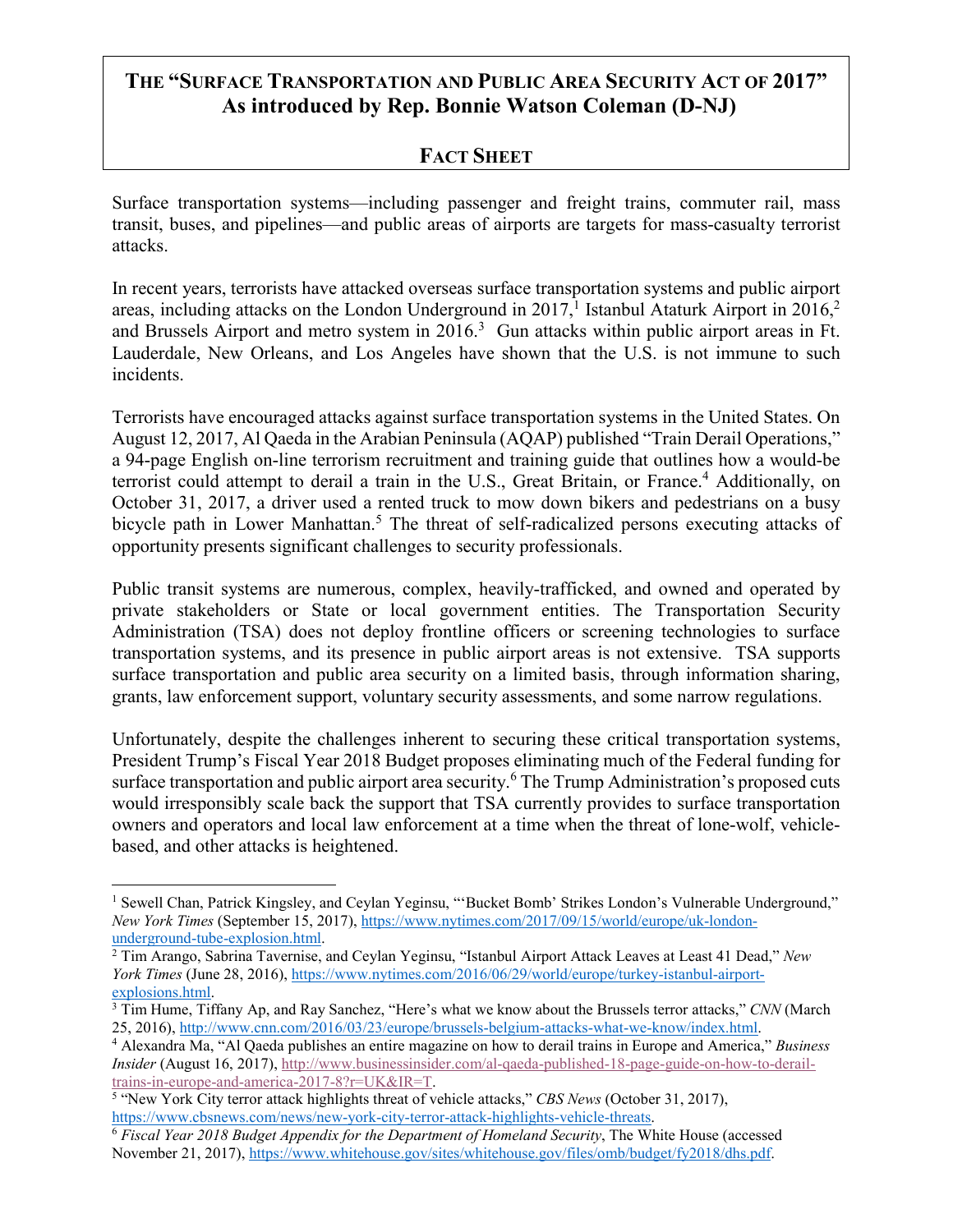In response to this security threat and proposed budget cuts, Rep. Bonnie Watson Coleman (D-NJ), the Ranking Member of the House Homeland Security Subcommittee on Transportation and Protective Security, introduced the "Surface Transportation and Public Area Security Act of 2017" to restore, revamp, and resource important programs aimed at securing vital surface transportation systems to protect these critical soft targets and the people who use them.

### **Summary of the "SURFACE TRANSPORTATION AND PUBLIC AREA SECURITY ACT OF 2017":**

#### **Security Resources**

*Transit Security Grant Program:* Authorizes \$400 million in funding and sets a 36-month performance period for the use of such funds;

*Law Enforcement Reimbursement:* Authorizes \$67.5 million for a law enforcement officer reimbursement program with a 1/3 set-aside for officers used to protect surface transportation;

*Visible Intermodal Prevention and Response (VIPR):* Authorizes at least 60 teams and requires TSA to develop performance measures and address VIPR interoperable communications challenges;

*Canine Explosive Detection Teams:* Requires DHS to increase by at least 200 the number of canine teams dedicated to surface transportation within two years and authorizes \$23.9 million in funding in FY 2018 and \$20.3 million annually through FY 2022 to do so;

*Local Law Enforcement Security Training:* Authorizes DHS to develop a training program for State and local law enforcement with a focus on surface transportation security;

*Frontline Transportation Worker Security Training:* Requires DHS to report within 60 days on long-overdue rules for baseline security training for frontline transportation workers (*Implementing Recommendations of the 9/11 Commission Act of 2007* (P.L. 110-53)); and

*TSA's Surface Transportation Inspectors:* Authorizes continued funding for surface inspectors and requires TSA to issue a strategy to address programmatic challenges.

#### **Security Strategy, Assessments, and Research**

*Review Impact of National Strategy on Programs:* Directs the Comptroller General to review the degree to which the National Strategy for Transportation Security is reflected in Federal programs, budgets, and research;

*Risk Scenarios:* Requires TSA to ensure that its risk-based priorities are informed by analysis of terrorist attack scenarios for each transportation mode, including cyber attack scenarios;

*Risk Assessments:* Requires DHS to report within 60 days on long-overdue rules to require risk assessments and security plans for at-risk systems (*Implementing Recommendations of the 9/11 Commission Act of 2007* (P.L. 110-53));

*Research and Development:* Authorizes research and development of security technologies for surface transportation and directs DHS to report on the potential for the integration of next